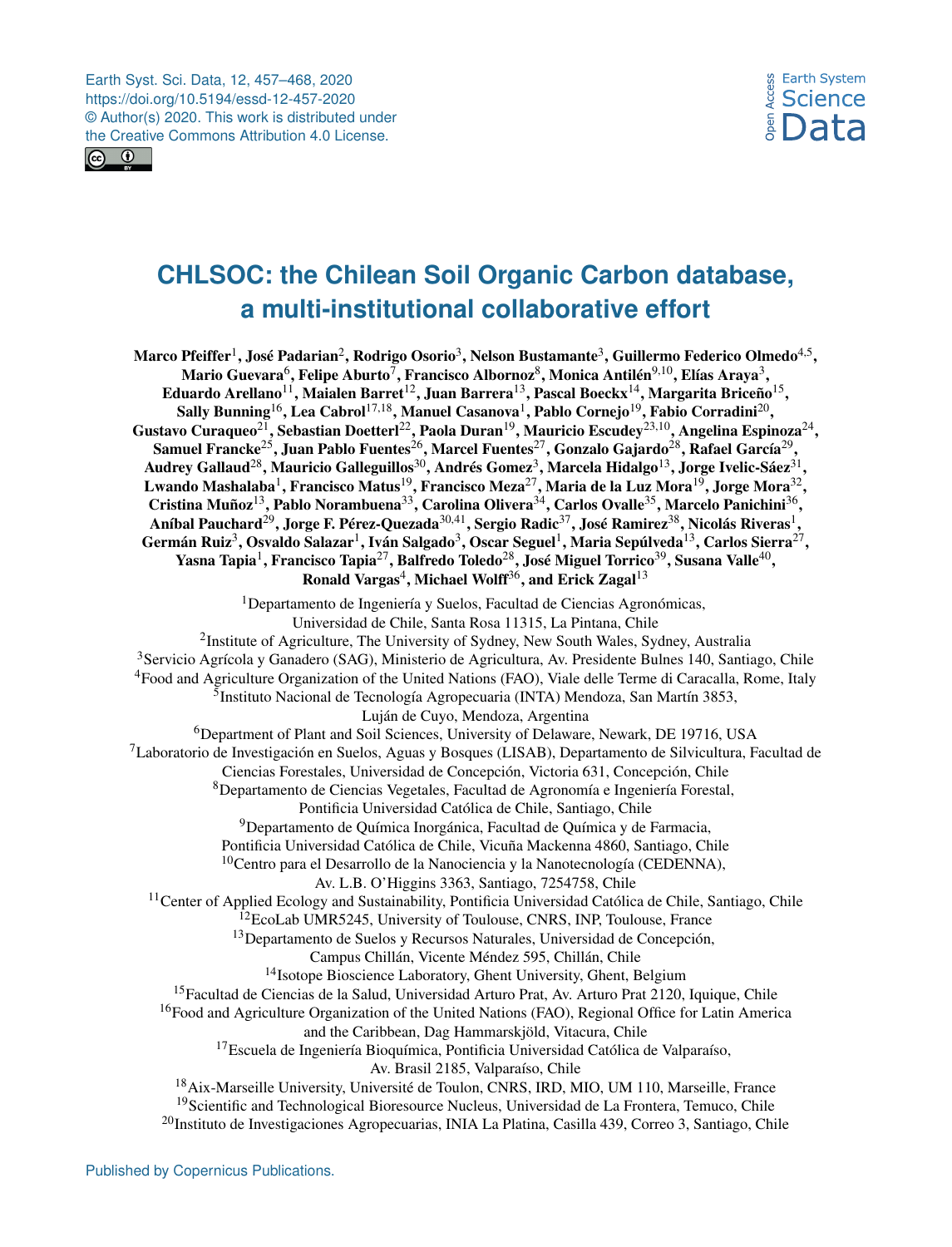Departamento de Ciencias Agropecuarias y Acuícolas Núcleo de Investigación en Producción Alimentaria, Universidad Católica de Temuco, Casilla 15-D, Temuco, Chile Soil Resources, ETH Zurich, Zurich, Switzerland Facultad de Química y Biología, Universidad de Santiago de Chile, Av. B. O'Higgins 3363, Santiago, Chile Ministerio del Medio Ambiente, San Martín 73, Santiago, Chile Corporación Nacional Forestal (CONAF), Paseo Bulnes 285, Santiago, Chile Facultad de Ciencias Forestales y Conservación de la Naturaleza, Universidad de Chile, Santa Rosa 11315, La Pintana, Chile Instituto de Investigaciones Agropecuarias, INIA Intihuasi, Apartado Postal 36/B, La Serena, Chile Centro de Información de Recursos Naturales (CIREN), Santiago, Chile Laboratorio de Invasiones Biológicas (LIB), Facultad de Ciencias Forestales, Universidad de Concepción, Concepción, Chile <sup>30</sup>Departamento de Ciencias Ambientales y Recursos Naturales Renovables, Facultad de Ciencias Agronómicas, Universidad de Chile, Santa Rosa 11315, La Pintana, Chile Instituto de Investigaciones Agropecuarias, INIA Kampenaike, Punta Arenas, Chile ONG Suelo Sustentable, Santiago, Chile Edáfica, Santiago, Chile Oficina Regional de la FAO para América Latina y el Caribe, Bogotá, Colombia Instituto de Investigaciones Agropecuarias, INIA La Cruz, Chorrillos 86, La Cruz, Chile <sup>36</sup>Instituto de Investigaciones Agropecuarias, INIA Quilamapu, Av. Vicente Méndez 515, Chillán, Chile Departamento de Ciencias Agropecuarias y Acuícolas, Universidad de Magallanes, Av. Bulnes 01855, Punta Arenas, Chile Oficina de Estudios y Políticas Agrarias (ODEPA), Ministerio de Agricultura, Teatinos 40, Santiago, Chile <sup>39</sup>United Nations Convention to Combat Desertification, Regional Coordination Unit for Latin America and the Caribbean, CELADE, Dag Hammarskjöld 3477, Vitacura, Chile Instituto de Ingeniería Agraria y Suelos, Facultad de Ciencias Agrarias, Universidad Austral, Valdivia, Chile Instituto de Ecología y Biodiversidad, Av. Libertador Bernardo O'Higgins 340, Santiago, Chile **Correspondence:** Marco Pfeiffer (mpfeiffer@uchile.cl)

> Received: 5 September 2019 – Discussion started: 14 October 2019 Revised: 13 January 2020 – Accepted: 16 January 2020 – Published: 26 February 2020

**Abstract.** A critical aspect of predicting soil organic carbon (SOC) concentrations is the lack of available soil information; where information on soil characteristics is available, it is usually focused on regions of high agricultural interest. To date, in Chile, a large proportion of the SOC data have been collected in areas of intensive agricultural or forestry use; however, vast areas beyond these forms of land use have few or no soil data available.

Here we present a new SOC database for the country, which is the result of an unprecedented national effort under the framework of the Global Soil Partnership. This partnership has helped build the largest database of SOC to date in Chile, named the Chilean Soil Organic Carbon database (CHLSOC), comprising 13 612 data points compiled from numerous sources, including unpublished and difficult-to-access data. The database will allow users to fill spatial gaps where no SOC estimates were publicly available previously. Presented values of SOC range from  $6 \times 10^{-5}$  % to 83.3 %, reflecting the variety of ecosystems that exist in Chile.

The database has the potential to inform and test current models that predict SOC stocks and dynamics at larger spatial scales, thus enabling benefits from the richness of geochemical, topographic and climatic variability in Chile.

The database is freely available to registered users at https://doi.org[/10.17605/OSF.IO/NMYS3](https://doi.org/10.17605/OSF.IO/NMYS3) (Pfeiffer et al., 2019b) under the Creative Commons Attribution 4.0 International Public License.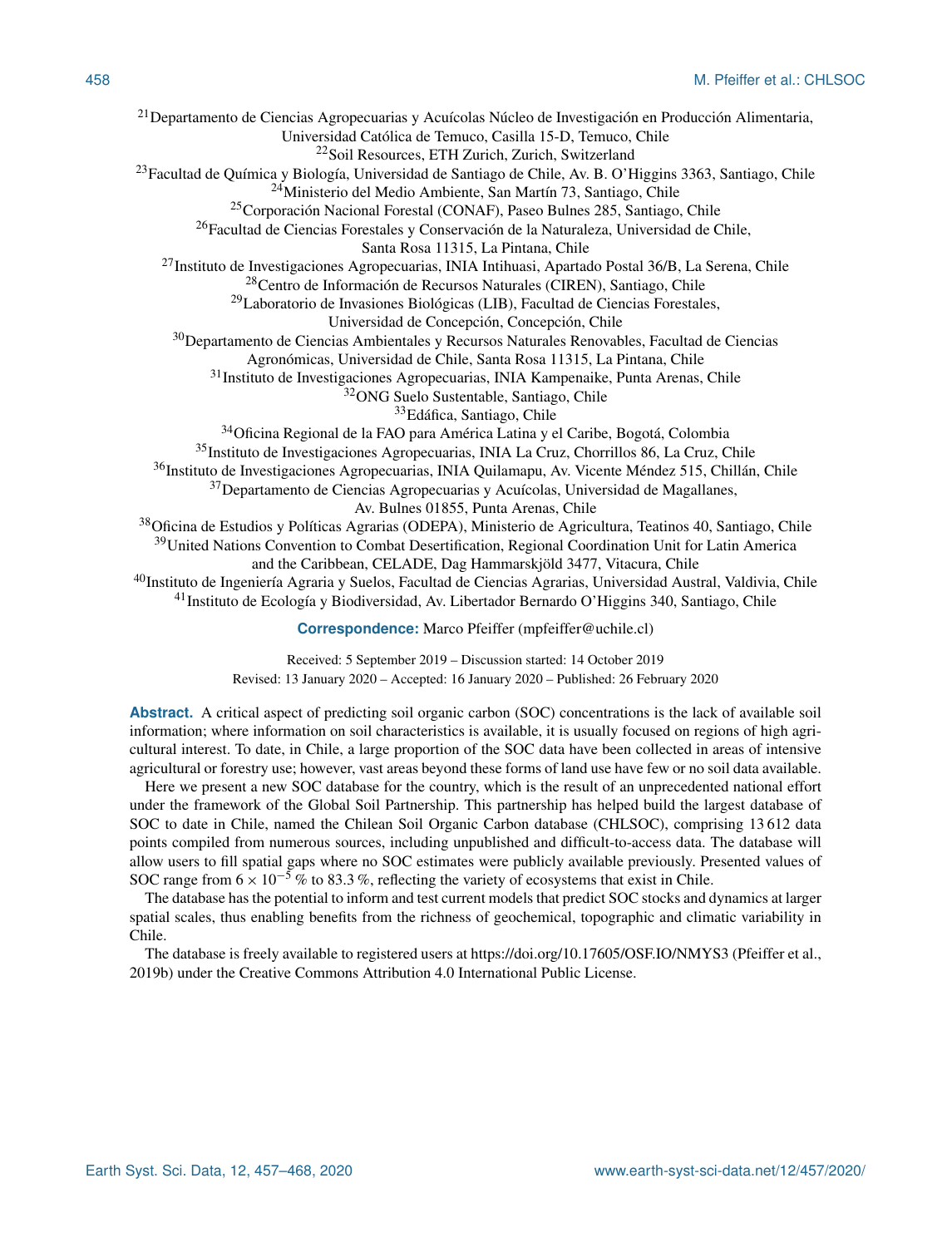# **1 Introduction**

Soil organic carbon (SOC) stocks play a vital role in the global carbon (C) cycle and make up nearly two-thirds of the total terrestrial carbon pool (Eswaran, 2000; Sarmiento and Gruber, 2002). Therefore, knowledge of the contents and dynamics of SOC stocks is essential for estimating trends in the evolution of atmospheric carbon dioxide  $(CO<sub>2</sub>)$  to be used as an input and applied to models of global climate change (Jones et al., 2005; Davidson and Janssens, 2006). However, predictions of SOC stocks vary widely due to the limited availability of soil data for remote regions and existing soil datasets being biased towards highly managed forest and agroecosystems (Duarte-Guardia et al., 2018). Chile is not exempt from these difficulties, having many of its publicly available soil and SOC data focused on intensively cultivated central regions (Padarian et al., 2012, 2017). In fact, vast areas of the country are situated in the high Andean mountains, the hyperarid Atacama Desert or the inaccessible Magellanic moorland of the Patagonian fjords, for which very few soil data are available. These areas are of particular interest for SOC dynamics and stock predictions as they represent the extreme ends of a huge latitudinal climate gradient, from Earth's driest extreme in the north (Atacama Desert) to the very humid conditions of the Patagonian Pacific margin, all flanked by the second-highest mountain range in the world (Garreaud et al., 2009; Ewing et al., 2008; Loisel and Yu, 2013).

Access to spatially explicit, consistent and reliable soil data is essential to model and map the status of soil resources globally to an increasingly detailed resolution in order to respond and assess global issues (Arrouays et al., 2014; FAO, 2015; Hengl et al., 2014; Omuto et al., 2013). Furthermore, soil datasets are one of the most important inputs for Earth system models (ESMs) to address, for example, the importance of terrestrial sinks and sources of greenhouse gases (Dai et al., 2019; Luo et al., 2016). At the same time, soils in ESMs are one of the largest sources of uncertainty (Dai et al., 2019). Hence, in recent years, there has been a growing effort to improve access to and quality of soil datasets, a key goal of the Global Soil Partnership Pillar 4 Implementation Plan sponsored by the Food and Agriculture Organization of the United Nations (Batjes et al., 2017; Omuto et al., 2013). Efforts to increase access to harmonized soil products containing comparable and consistent datasets, including soil carbon, are highly valuable and appreciated by an increasing number of users (Arora et al., 2013; Baritz et al., 2014; Batjes et al., 2017; Hendriks et al., 2016; Jones and Thornton, 2015; Luo et al., 2016; Maire et al., 2015).

In an unprecedented national effort, between May 2018 and April 2019, a group of professionals from 39 public and private institutions joined together to build the largest (to date) Chilean SOC database (CHLSOC). The database was compiled from varied data sources including soil surveys, publications, private reports, unpublished research data, and cryptic documents unknown to the public and often difficult to access. This work resulted in a harmonized database of 13 612 points, which is a great improvement considering that previously up-to-date harmonized data on SOC for Chile included 45 points in WoSIS (Batjes et al., 2017).

The entire CHLSOC database (13 612 data points from 25 sources; summarized in Table 1) is freely available for registered users to download at https://doi.org[/10.17605/OSF.IO/NMYS3](https://doi.org/10.17605/OSF.IO/NMYS3) (Pfeiffer et al., 2019b). This joint effort has resulted in a comprehensive Chilean soil database that is available to the international community for analysis, exchange and interpretation.

#### **2 Soil data harmonization**

#### 2.1 Database sources

In order to fill the gaps in the current data, 889 soil profiles and 12 723 topsoil samples from all over Chile (Table 2) were gathered, curated and harmonized. Of this information, 89 % had previously been unpublished or unavailable to the national and global scientific community. The resultant soil information was from all of the administrative regions and 16 out of 17 ecological zones of Chile (Fig. 1; Table 3).

Data compiled from the literature are referenced in Table 1. Sources include legacy soil surveys, environmental assessment reports, research papers, private reports, theses and unpublished data provided by researchers. The minimum requirements for inclusion in the database were geographiccoordinate information, records of soil horizon depth and soil organic carbon content (or organic matter content). Other soil variables, such as bulk density, texture and/or coarse fragments, sampling depth, sampling year, and measurement methods, were included where available. Approximately 20 % of horizon samples included information on bulk density (BLD) measured using the clod or the core (cylinder) method, and only 382 horizons (< 3 %) included information about coarse fragments (CRF).

The resulting database (summarized in Table 1) includes datasets of variable size, source and composition. Unpublished data sources are referenced in the database to the coauthor and group who provided the data. Examples of unpublished data sources are shown in Table 1 and include those of the Oficina de Estudios y Políticas Agrarias (ODEPA) with 782 points provided by José Ramirez, Methanobase (Table 1), corresponding to surface samples (0–25 cm) from the Magallanes Region collected in 2016 and provided by Lea Cabrol and Maialen Barret (Table 3). A further 51 data points from the Environmental Impact Assessment System (SEIA) were included from mostly underrepresented areas, such as the Andes and the Atacama Desert.

The largest contributor to CHLSOC (9935 data points) was the SOC dataset of the Agricultural and Livestock Service (SAG by its Spanish abbreviation). The data were comprised of SOC obtained from the first 20 cm of soil by auger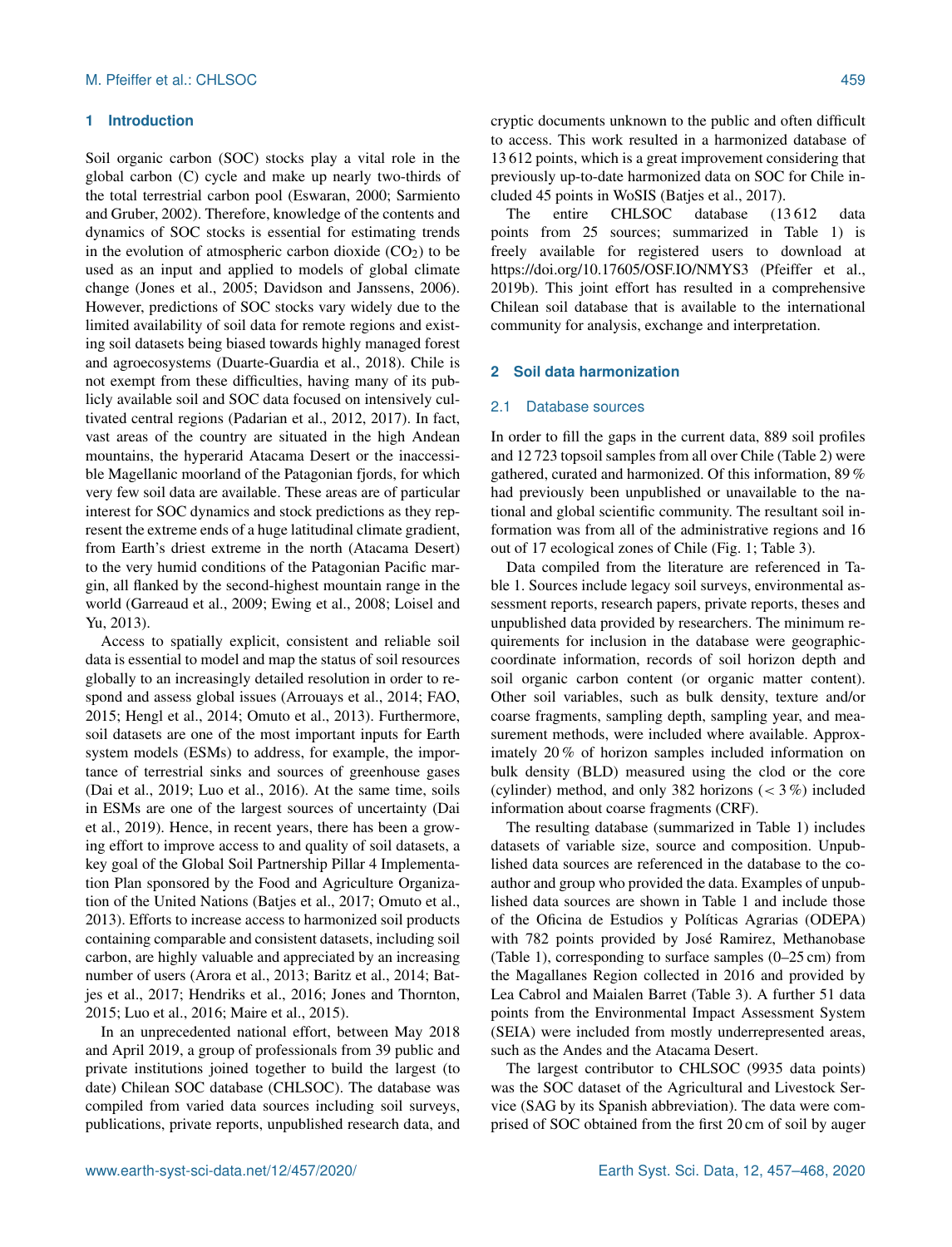**Table 1.** Database sources used in this compilation.

| Source         | Samples | SOC method | <b>BLD</b> method | References                                                                                            |  |
|----------------|---------|------------|-------------------|-------------------------------------------------------------------------------------------------------|--|
| <b>Biester</b> | 3       | DC         | Core              | Biester et al. (2003)                                                                                 |  |
| <b>CIREN</b>   | 540     | <b>WO</b>  | Clod              | CIREN (1996a, b, 1997a, b, 1999, 2002, 2003, 2005a, b, 2007)                                          |  |
| Doetterl       | 22      | DC         | Core              | Doetterl et al. (2015)                                                                                |  |
| EarthShape     | 16      | DC         | Core              | Bernhard et al. (2018)                                                                                |  |
| Filipová       | 46      | <b>WO</b>  | Core              | Filipová et al. (2010)                                                                                |  |
| Holdgate       | 33      | DC         | NA.               | Holdgate (1961)                                                                                       |  |
| <b>INIA</b>    | 1663    | <b>WO</b>  | Clod: NA          | Hepp and Stolpe (2014); Besoain et al. (2000); Corradini et al. (2019,                                |  |
|                |         |            |                   | 2017); Fabio Corradini (unpublished data); Carlos Ovalle, INIA,                                       |  |
|                |         |            |                   | (unpublished data); Panichini et al. (2012, 2017); Marco Pfeiffer,                                    |  |
|                |         |            |                   | Jorge Ivelic-Sáez, Susana Valle (unpublished data)                                                    |  |
| McCulloch      | 2       | <b>WO</b>  | Clod              | McCulloch and Davies (2001)                                                                           |  |
| Methanobase    | 37      | DC         | NA                | Lea Cabrol and Maialen Barret (unpublished data)                                                      |  |
| Mörchen        | 12      | DC         | Excavation        | Mörchen et al. (2019)                                                                                 |  |
| <b>ODEPA</b>   | 782     | <b>WO</b>  | NA                | José Ramirez (unpublished data)                                                                       |  |
| <b>PUC</b>     | 24      | <b>WO</b>  | Clod; Core        | Eduardo Arellano (unpublished data)                                                                   |  |
| Quade          | 16      | DC         | NA                | Quade et al. (2007)                                                                                   |  |
| SAG            | 9935    | <b>WO</b>  | <b>NA</b>         | Andrés Gomez (unpublished data); Rodrigo Osorio and Nelson Busta-                                     |  |
|                |         |            |                   | mante (unpublished data)                                                                              |  |
| Schuller       | 14      | <b>WO</b>  | Core              | Schuller et al. (2004)                                                                                |  |
| <b>SEIA</b>    | 51      | <b>WO</b>  | Clod              | Nicolás Riveras (unpublished data)                                                                    |  |
| <b>UACH</b>    | 3       | <b>WO</b>  | Clod: Core        | Gerding and Thiers (2002); Marco Pfeiffer, Jorge Ivelic-Sáez and Su-<br>sana Valle (unpublished data) |  |
| <b>UAP</b>     | 85      | WO         | Clod              | Margarita Briceño (unpublished data); Delatorre et al. (2008);                                        |  |
|                |         |            |                   | Ehleringer et al. (1992)                                                                              |  |
| <b>UCB</b>     | 8       | DC; WO     | Clod              | Ewing et al. (2006, 2008); Finstad et al. (2018); Pfeiffer et al. (2019a);                            |  |
|                |         |            |                   | Marco Pfeiffer (unpublished data); Marco Pfeiffer, Jorge Ivelic-Sáez                                  |  |
|                |         |            |                   | and Susana Valle (unpublished data)                                                                   |  |
| UChile         | 198     | <b>WO</b>  | Clod; Core; NA    | Norambuena (2000); Pfeiffer et al. (2012); Manuel Casanova                                            |  |
|                |         |            |                   | and Osvaldo Salazar (unpublished data); Fuentes et al. (2014);                                        |  |
|                |         |            |                   | Juan Pablo Fuentes (unpublished data); Mauricio Galleguillos (unpub-                                  |  |
|                |         |            |                   | lished data); Kirberg (2014); Martínez et al. (2017); Lwando Mashal-                                  |  |
|                |         |            |                   | aba (unpublished data); Jorge Pérez-Quezada and Mauricio Galleguil-                                   |  |
|                |         |            |                   | los (unpublished data); Seguel et al. (2015); Oscar Seguel (unpublished                               |  |
|                |         |            |                   | data); Soto et al. (2015)                                                                             |  |
| <b>UCT</b>     | 5       | <b>WO</b>  | Core              | Curaqueo et al. (2010, 2011, 2014); Gustavo Curaqueo (unpublished<br>data)                            |  |
| <b>UDEC</b>    | 86      | DC; WO     | Core; NA          | Hepp and Stolpe (2014); Felipe Aburto (unpublished data); Erick Zagal,                                |  |
|                |         |            |                   | Cristina Muñoz and Sebastian Doetterl (unpublished data)                                              |  |
| <b>UFRO</b>    | 16      | <b>WO</b>  | NA                | Garrido and Matus (2012)                                                                              |  |
| <b>UMAG</b>    | 11      | DC         | Core              | Radic et al. (2013)                                                                                   |  |
| Ziolkowski     | 4       | DC         | NA                | Ziolkowski et al. (2013)                                                                              |  |

BLD: bulk density; WO: wet oxidation; DC: dry combustion; NA: data not provided; CIREN: Centro de Información de Recursos Naturales; INIA: Instituto de Investigaciones Agropecuarias; ODEPA: Oficina de Estudios y Políticas Agrarias; PUC: Pontificia Universidad Católica de Chile; SAG: Servicio Agrícola y Ganadero; SEIA: Sistema de Evaluación de Impacto Ambiental; UACH: Universidad Austral de Chile; UAP: Universidad Arturo Prat; UCB: University of California Berkeley; UChile: Universidad de Chile; UCT: Universidad Católica de Temuco; UDEC: Universidad de Concepción; UFRO: Universidad de la Frontera; UMAG: Universidad de Magallanes.

or excavation methods sampled by beneficiaries (farmers) of the SAG subsidy program.

Another important data contributor was the legacy soil survey data compiled by the Centro de Información de Recursos Naturales (CIREN), reported as regional soil surveys that were carried out from the 1960s up to 2007. In total, CIREN compiled 37 soil surveys, totaling 540 data points over  $177500 \,\mathrm{km^2}$  (equal to about 24.5% of the total Chilean

territory), many of which are already compilations of former studies originally not referenced by CIREN (CIREN, 1996a, b, 1997a, b, 1999, 2002, 2003, 2005a, b, 2007).

# 2.2 Data harmonization processing and caveats

The assembled data were sampled over several decades and compiled by different authors and institutions. We would like to mention the following warnings to the data users: first,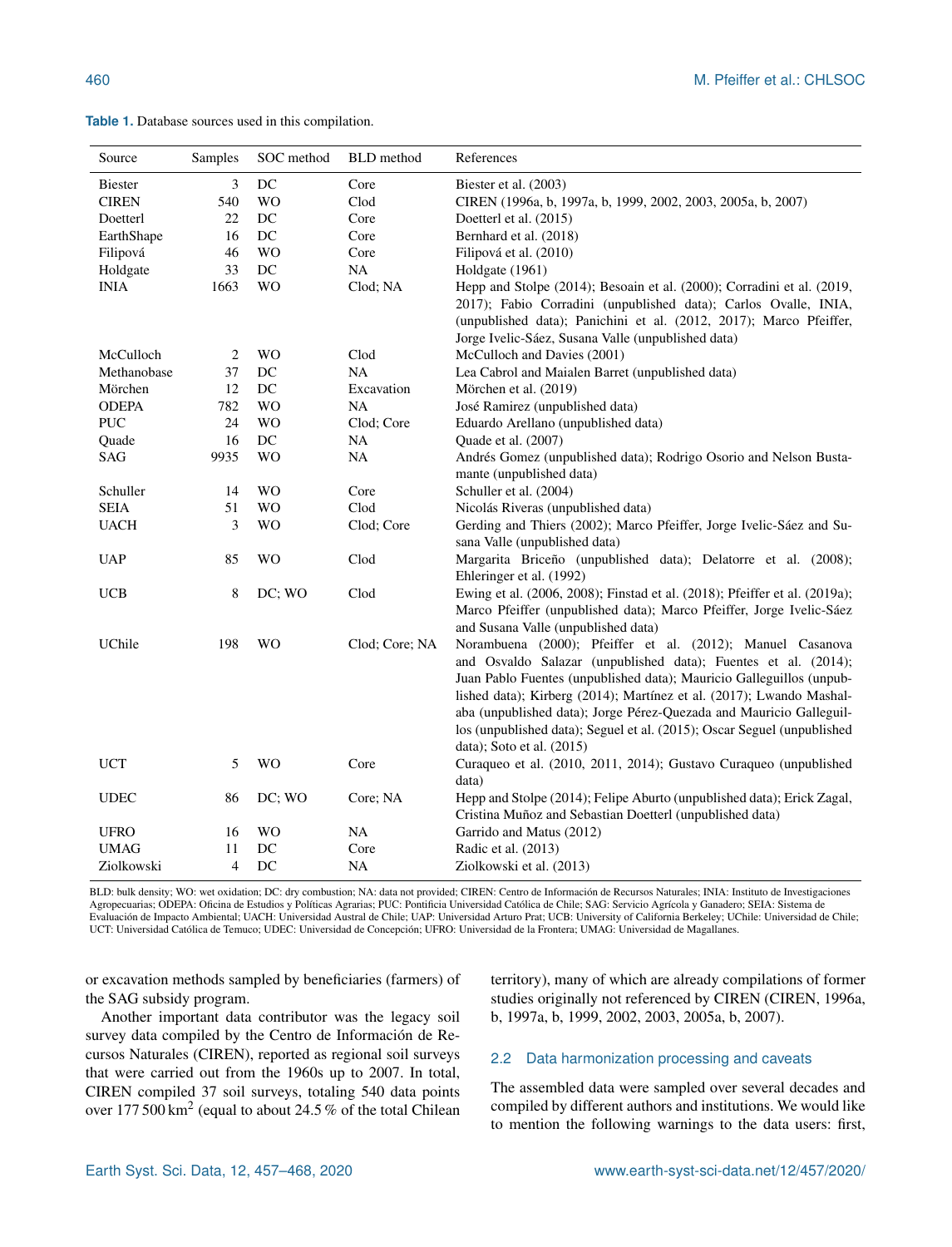**Table 2.** Summary of the soil points included in the Chilean Soil Organic Carbon database (CHLSOC).

| Variable                          | Value              |  |
|-----------------------------------|--------------------|--|
| Number of profiles                | 889                |  |
| Number of topsoil samples         | 12723              |  |
| SOC measurements                  | 16884              |  |
| SOC using wet-oxidation method    | 16363              |  |
| SOC using dry-combustion method   | 521                |  |
| Minimum SOC $(\%)$                | $6 \times 10^{-5}$ |  |
| Maximum SOC $(\%)$                | 83.30              |  |
| <b>BLD</b> measurements           | 2757               |  |
| BLD using core method             | 533                |  |
| BLD using clod method             | 2224               |  |
| Minimum BLD $(g \text{ cm}^{-3})$ | 0.03               |  |
| Maximum BLD $(g \text{ cm}^{-3})$ | 2.38               |  |
| <b>CRF</b> measurements           | 382                |  |
| Minimum CRF $(\%)$                | 0.00               |  |
| Maximum CRF $(\%)$                | 78.31              |  |

SOC: soil organic carbon; BLD: bulk density; CRF: coarse

fragments; topsoil considers points with surface samples only

 $(< 30 cm)$ .

for some data points it was not possible to find or verify the original data source. Second, a potential source of uncertainty may be the analytical method employed for analysis; for most samples (97 %), SOC content was analyzed using the wet-oxidation method, and a small number were analyzed by total combustion (CN elemental analyzer). Discrepancies in SOC results between combustion methods have identified wet combustion as a less reliable assessment method for SOC, as it tends to underestimate organic carbon at higher SOC contents (Kumar et al., 2019) and potentially overestimates it in highly reduced soils (Chatterjee et al., 2009). This issue has not been addressed in Chile to date. The recommended methods for SOC determination are currently wet oxidation and loss on ignition; however, dry combustion is a more accurate alternative (Sadzawka et al., 2006). Future data collection initiatives should stress consistent analytical procedures as a revision of local standards is urgently required. Finally, a possible source of bias in data from SAG is the fact that samples were taken by farmers following SAG guidelines where a composite sampling is taken for each parcel.

# **3 The spatiotemporal distribution of the Chilean SOC database**

#### 3.1 Spatial distribution

To date, CHLSOC is the most complete data compilation for mainland Chile, comprising 13 612 points, a great improvement in comparison with former databases used in Chile for SOC assessments. For example, national SOC mapping studies (Padarian et al., 2017; Reyes Rojas et al., 2018)

were based almost exclusively on CIREN data (540 points). CHLSOC can be used to show the influence of soil, vegetation and climatic conditions on SOC concentrations. Table 3 shows the number of data compiled in this work, by vegetation formation. It is important to note that the scheme of Luebert and Pliscoff (2006) corresponds to the potential vegetation belts that originally occupied the territory and does not necessarily reflect current land use. We refer to vegetation formations as "ecosystems" as this is a more common term and to avoid further specific disciplinary discussion, which is outside the scope of this work. In order to represent each ecosystem (by vegetation formation) in CHLSOC, the database is based on the number of data points divided by the total coverage of the ecosystem in Chile.

More than two thirds (85.73 %) of the data are sampled from a concentrated area (25 % of the total country area) found in the following four ecosystems: deciduous forest, broad-leaved forest, sclerophyllous forest and thorny forest. The first two ecosystems are located in the northern section of the temperate macrobioclimatic zone and the second two in the southern section of the Mediterranean macrobioclimatic zone (Moreira-Muñoz, 2011). These ecosystems are characterized by a combination of benign climate, high-quality soils and water availability (for irrigation), resulting in a long history of agricultural activity and human settlement (Armesto et al., 2010). For this reason, these areas have experienced the highest land use conversion to agriculture, forestry and urban use in the country (Echeverría et al., 2006; Schulz et al., 2010; Arroyo et al., 2008). Deciduous forests (14.7 % of the country) are the most represented, with 52.14 % of the data points collected in CHLSOC located between latitudes 35 and 41◦ S (Fig. 1).

The second-largest pool of data (8.6 % of the total data compiled in this work) is for evergreen forest, steppe and grassland (Table 3), which comprise 10.3 % of the country's area. These ecosystems are located between 41 and 53◦ S in the temperate macrobioclimate (Moreira-Muñoz, 2011), a thermally homogeneous territory with a considerable precipitation gradient that can reach several meters of mean annual precipitation on its western section, along the Pacific coast (Garreaud et al., 2009). These areas contain vast sections of pristine forest, with only 8 % of the land being converted to other land use (Pliscoff and Fuentes-Castillo, 2011). Most of the data collected here correspond to the eastern section of the administrative region of Aysén in Patagonia. The relatively high representation of these ecosystems in the database can be attributed to (i) the intense agricultural use of the northern section of the evergreen forest and (ii) an unprecedented effort in soil sampling in the Aysén Region (43.5– 49◦ S) by SAG and the Agricultural Research Institute (INIA by its Spanish acronym; Table 1; Hepp and Stolpe, 2014).

Arguably the most important ecosystem in terms of SOC stocks for Chile is that of the moorlands, which comprise a large area located on the Pacific coast of Patagonia where the landscape is fragmented into fjords and small islands (be-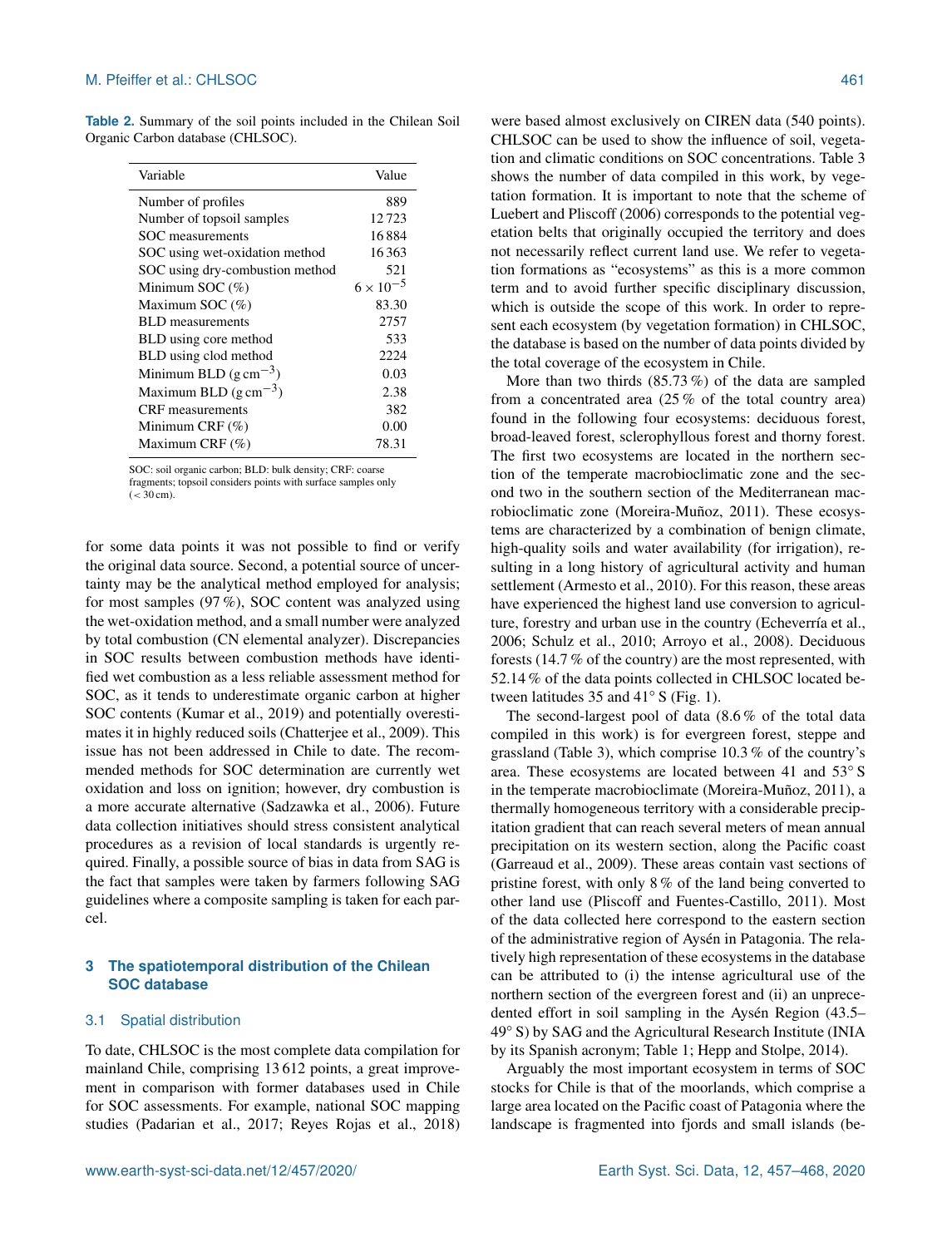| Vegetation formation         | Data points    | Country area $(\%)$ | Representativeness index<br>(points per $\%$ area) | <b>SOC</b><br>(mean) | <b>SOC</b><br>(min) | <b>SOC</b><br>(max) | <b>SOC</b><br>(SD) |
|------------------------------|----------------|---------------------|----------------------------------------------------|----------------------|---------------------|---------------------|--------------------|
| Deciduous forest             | 7098           | 14.70               | 482.86                                             | 8.01                 | 0.00                | 83.30               | 3.91               |
| Sclerophyllous forest        | 2544           | 5.20                | 489.23                                             | 2.66                 | 0.00                | 15.61               | 1.87               |
| Thorny forest                | 1392           | 2.80                | 497.14                                             | 1.90                 | 0.00                | 20.70               | 1.50               |
| <b>Broad-leaved forest</b>   | 645            | 1.90                | 339.47                                             | 12.02                | 0.15                | 25.75               | 5.11               |
| Coniferous forest            | 94             | 2.30                | 40.87                                              | 6.02                 | 0.10                | 25.00               | 3.40               |
| Evergreen forest             | 828            | 6.90                | 120.00                                             | 11.70                | 0.01                | 81.19               | 7.89               |
| Desert                       | 47             | 7.70                | 6.10                                               | 1.63                 | 0.00                | 15.00               | 1.84               |
| Steppe and grassland         | 343            | 3.40                | 100.88                                             | 6.02                 | 0.00                | 56.70               | 10.87              |
| Herbaceous alpine vegetation | $\overline{2}$ | 2.40                | 0.83                                               | 5.11                 | 5.01                | 5.20                | 0.13               |
| Evergreen shrubland          | $\Omega$       | 0.30                | 0.00                                               |                      |                     |                     |                    |
| Alpine dwarf scrub           | 100            | 13.80               | 7.25                                               | 1.42                 | 0.01                | 41.60               | 6.09               |
| Low desert scrub             | 20             | 8.70                | 2.30                                               | 0.92                 | 0.02                | 25.40               | 2.94               |
| Deciduous shrubland          | $\overline{2}$ | 2.30                | 0.87                                               | 4.47                 | 2.20                | 10.19               | 3.19               |
| Desertic scrub               | 231            | 9.50                | 24.32                                              | 1.19                 | 0.00                | 22.60               | 1.69               |
| Thorny shrubland             | 17             | 0.30                | 56.67                                              | 1.11                 | 0.20                | 2.49                | 0.61               |
| Arborescent shrubland        | 158            | 1.00                | 158.00                                             | 5.26                 | 0.08                | 42.50               | 5.70               |
| Moorland                     | 20             | 9.10                | 2.20                                               | 43.86                | 1.74                | 57.71               | 21.10              |

**Table 3.** Distribution of SOC data points per ecosystem (vegetation formation) according to Luebert and Pliscoff (2006).

Percentages of surface area and English names for vegetation formations were taken from Pliscoff and Fuentes-Castillo (2011).

tween 44 and 55<sup>°</sup> S). The moorlands cover a significant section (9.1 %) of the country's area and are probably the largest soil carbon reservoir in Chile, with an almost continuous carpet of thick peat bog to a depth of 5 m in some places (Loisel and Yu, 2013; Minasny et al., 2019). Despite the importance of moorland soils, most of our knowledge of this ecosystem comes from the northern and eastern borders, whereas there is limited information about peat soils in remote areas of the western fjords (20 observations in this database).

The Atacama Desert section of Chile (Table 3; desert, low desert scrub and desertic scrub) comprises 2.18 % of the CHLSOC database but corresponds to 6 % of the country's area. However, the number of data points compiled for this region (298) constitutes a great improvement compared with previous national work on SOC for the Atacama Desert, which only included 3 points (Padarian et al., 2017).

The scarce SOC information for this region may be due to the extreme aridity of the region, low biological activity and low SOC accumulation (McKay et al., 2003). Vegetation is restricted to a narrow belt along the coast that receives water from fog, deep valleys that cross the desert and the western flank of the Andes (Moreira-Muñoz, 2011).

Regions of high altitude and mountainous areas comprise 102 data points (0.74 % of the database) representing 16.2 % of the country's area. Two characteristic alpine vegetation formations exist in the Chilean Andes between 18 and 38◦ S (Fig. 1) that comprise herbaceous alpine vegetation and alpine dwarf scrub. Most of the data are concentrated on the lower part (alpine dwarf scrub), while virtually no soil data are available for the higher section of the Andes (above 3000 m a.s.l.). The scarcity of soil data for this region means that assessment of the impact of climate change on soil C stocks is uncertain as large quantities of SOC are stored in this ecosystem (Bockheim and Munroe, 2014).

Few data are available for the coniferous forest, deciduous shrubland, thorny shrubland and arborescent shrubland areas of vegetation (Table 3) located in areas of low forestry or agricultural interest, but these areas comprise less than 2.5 % of the country.

In summary, the data we have compiled demonstrate the imbalance between areas of agricultural and forestry interest and areas beyond those land uses. Three areas of high value in terms of ecological, scientific and ecosystem services nationwide (and worldwide) are underrepresented in terms of soil data: the high Andes, the Atacama Desert and western Patagonia. Government efforts to develop soil surveys in these regions should be promoted urgently. In particular, a SOC inventory of western Patagonia is essential to properly assess the national stock of SOC and the potential to include this area in carbon offset programs.

#### 3.2 Temporal distribution

The date of sample collection is provided in more than 90 % of the included data (12 318 data points). The majority of points were sampled in 2006 and between 2010 and 2018 (Fig. 2). The high number of data from the last decade enables users to estimate modern carbon in Chilean soils. Most of the data that report the year in which they were sampled are concentrated in a short timeframe and mainly correspond to the SAG database (2010–2018) and to sampling efforts re-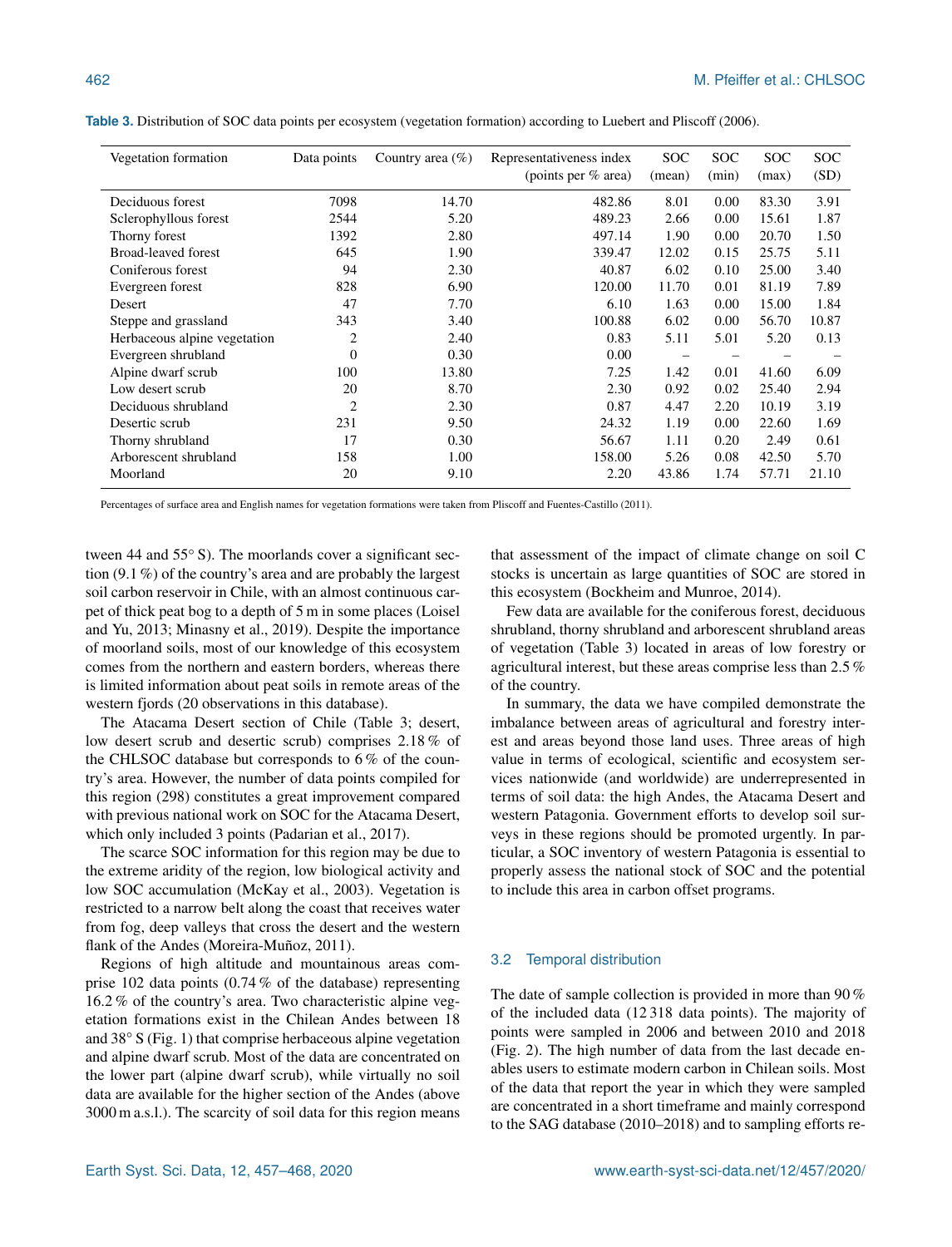

Figure 1. Spatial distribution of soil data points compiled in this work. Green triangles are soil profiles, and red squares are topsoil samples (up to  $30 \text{ cm}$ ).

lated to research projects such as ODEPA in 2006 and INIA (mainly 2015–2018).

Data from CIREN (Table 1) did not report a sampling date. However, as they consist of a compilation of known former soil surveys, we can limit the period in which samples were collected and analyzed to the period between 1970 and 2007. The oldest data points correspond to those collected by Holdgate (1961) in the western Patagonian fjords in 1959.

# **4 Data availability**

Data are available at: [https://doi.org/10.17605/OSF.IO/](https://doi.org/10.17605/OSF.IO/NMYS3) [NMYS3](https://doi.org/10.17605/OSF.IO/NMYS3) (Pfeiffer et al., 2019b); the data are represented by a code defining the soil name; soils from the CIREN data source are identified by a three-letter code corresponding to the soil series, and data from 10 other sources are identified by the site or author name. Geographical coordinates are according to UTM WGS 84.



**Figure 2.** Temporal distribution of the samples included in CHLSOC.

# **5 Conclusions**

The process of generating this database was a distributed data collection effort, which is a step forward under the efforts of the GlobalSoilMap.net project and the guidelines of the FAO Global Soil Partnership. The database presented here increases the public availability of SOC data for Chile 10 fold thanks to a joint effort of dozens of researchers and institutions. A high proportion of this database, 89 % (12 125 data points), consists of unpublished data that have now been made available. CHLSOC now contains a valuable SOC representation of a mosaic of ecosystems in Chile which represents one of Earth's most extreme climate gradients. However, there are still big differences in the number of data obtained from managed (agro)ecosystems and natural systems in areas of low population density. We would like to stress the urgency of generating a discussion at a national level regarding the need for a comprehensive soil survey program to increase the sampling in these underrepresented areas. Moreover, to include more data in the next versions of CHLSOC, future official CIREN soil surveys in Chile and other datasets should be encouraged to report holistic metadata covering sampling designs, locations, sampling dates and analysis methods.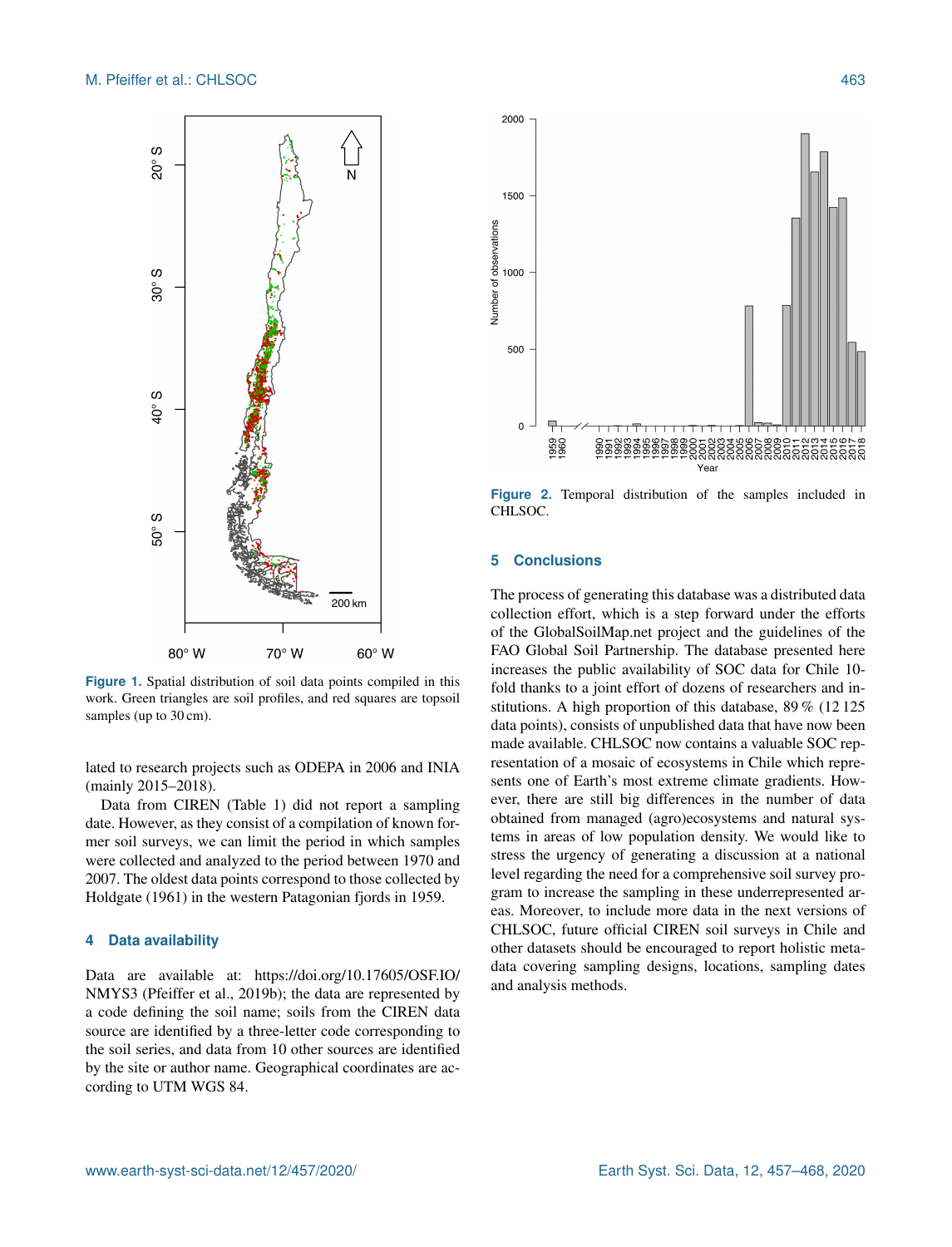# **Appendix A**

| Variable             | Unit                | Description                 |
|----------------------|---------------------|-----------------------------|
| ProfileID            |                     | Soil profile identification |
| top                  | cm                  | Soil horizon upper border   |
| bottom               | cm                  | Soil horizon lower border   |
| bd                   | $g \text{ cm}^{-3}$ | Bulk density                |
| ОC                   | $\%$                | Organic carbon              |
| crf                  | $\%$                | Coarse fragments            |
| long                 | decimal degrees     | Longitude                   |
| lat                  | decimal degrees     | Latitude                    |
| year                 |                     | Year of data collection     |
| OC <sub>method</sub> |                     | Organic carbon method       |
| bd <sub>method</sub> |                     | Bulk density method         |
| reference            |                     | Source of data              |

**Table A1.** Naming conventions and descriptions of variables provided in the Chilean Soil Organic Carbon database (CHLSOC).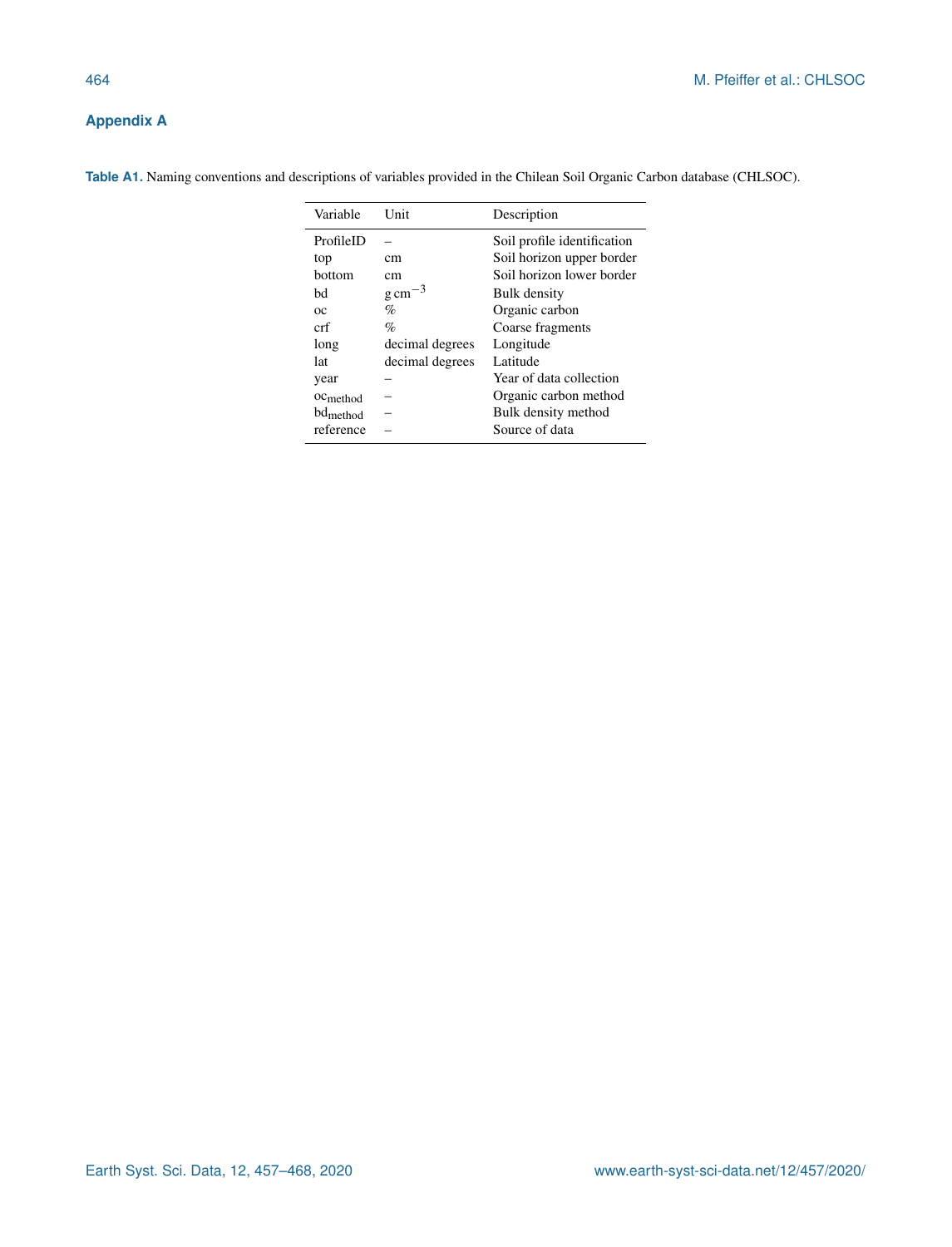**Author contributions.** MP, GFO, MG, RO, NB, JB, MF, GG, AG, JM, JR, CR, IS and SB designed the framework to produce the database. The paper was written by MP and JP with contributions from all other authors, who reviewed and provided input on the paper.

**Competing interests.** The authors declare that they have no conflict of interest.

**Acknowledgements.** The following authors of unpublished data acknowledge funding from the following sources: Felipe Aburto, Fondecyt de Iniciación, grant no. 11160372, and Convenio CONAF–UDeC 2015 Perturbaciones Araucaria; Maialent Barret and Lea Cabrol, ERANet-LAC joint program, grant no. ELAC2014/DCC-0092; Erick Zagal and Cristina Muñoz, Proyecto Fondecyt, grant no. 1161492. Federico Olmedo and Mario Guevara were supported by the Global Soil Partnership and the South America Soil Partnership, both sponsored by the Food and Agriculture Organization of the United Nations (FAO).

**Financial support.** There was no financial support for the publication of this paper.

**Review statement.** This paper was edited by Giulio G. R. Iovine and reviewed by Sergey Zimov and three anonymous referees.

# **References**

- Armesto, J. J., Manuschevich, D., Mora, A., Smith-Ramirez, C., Rozzi, R., Abarzúa, A. M., and Marquet, P. A.: From the Holocene to the Anthropocene: A historical framework for land cover change in southwestern South America in the past 15,000 years, Land Use Policy, 27, 148–160, 2010.
- Arora, V. K., Boer, G. J., Friedlingstein, P., Eby, M., Jones, C. D., Christian, J. R., Bonan, G., Bopp, L., Brovkin, V., Cadule, P., Hajima, T., Ilyina, T., Lindsay, K., Tjiputra, J. F., and Wu, T.: Carbon–concentration and carbon–climate feedbacks in CMIP5 Earth system models, J. Climate, 26, 5289–5314, 2013.
- Arrouays, D., Grundy, M. G., Hartemink, A. E., Hempel, J. W., Heuvelink, G. B., Hong, S. Y., Lagacherie, P., Lelyk, G., McBratney, A. B., McKenzie, N. J., Mendonca-Santos, M. d. L., Minasny, B., Montanarella, L., Odeh, I. O. A., Sanchez, P. A., Thompson, J. A., and Zhang, G.-L.: GlobalSoilMap: Toward a fine-resolution global grid of soil properties, Adv. Agron., 125, 93–134, 2014.
- Arroyo, M. T., Marquet, P., Marticorena, C., Simonetti, J., Cavieres, L., Squeo, F., Rozzi, R., and Massardo, F.: El hotspot chileno, prioridad mundial para la conservación, Biodiversidad de Chile, patrimonio y desafíos, 90–93, 2008.
- Baritz, R., Erdogan, H., Fujii, K., Takata, Y., Nocita, M., Bussian, B., Batjes, N., Hempel, J., Wilson, P., and Vargas, R.: Harmonization of methods, measurements and indicators for the sustainable management and protection of soil resources, Food and Agricul-

ture Organization (FAO) Annual Plenary Assembly, 2nd Plenary, Rome, Italy, 22–24 July, 2014.

- Batjes, N. H., Ribeiro, E., van Oostrum, A., Leenaars, J., Hengl, T., and Mendes de Jesus, J.: WoSIS: providing standardised soil profile data for the world, Earth Syst. Sci. Data, 9, 1–14, https://doi.org/10.5194/essd-9-1-2017, 2017.
- Bernhard, N., Moskwa, L.-M., Schmidt, K., Oeser, R. A., Aburto, F., Bader, M. Y., Baumann, K., von Blanckenburg, F., Boy, J., van den Brink, L., Brucker, E., Büdel, B., Canessa, R., Dippold, M. A., Ehlers, T. A., Fuentes, J. P., Godoy, R., Jung, P., Karsten, U., Köster, M., Kuzyakov, Y., Leinweber, P., Neidhardt, H., Matus, F., Mueller, C. W., Oelmann, Y., Oses, R., Osses, P., Paulino, L., Samolov, E., Schaller, M., Schmid, M., Spielvogel, S., Spohn, M., Stock, S., Stroncik, N., Tielbörger, K., Übernickel, K., Scholten, T., Seguel, O., Wagner, D., and Kühn, P.: Pedogenic and microbial interrelations to regional climate and local topography: New insights from a climate gradient (arid to humid) along the Coastal Cordillera of Chile, Catena, 170, 335– 355, 2018.
- Besoain, M., Peralta, P., and Massaro, M.: Mineralogy and origin of some volcanic ash soils of continental Chiloé, Chile, Agr. Tec., 60, 127–153, 2000.
- Biester, H., Martinez-Cortizas, A., Birkenstock, S., and Kilian, R.: Effect of peat decomposition and mass loss on historic mercury records in peat bogs from Patagonia, Environ. Sci. Technol., 37, 32–39, 2003.
- Bockheim, J. G. and Munroe, J. S.: Organic carbon pools and genesis of alpine soils with permafrost: a review, Arct. Antarct. Alp. Res., 46, 987–1006, 2014.
- Chatterjee, A., Lal, R., Wielopolski, L., Martin, M. Z., and Ebinger, M. H.: Evaluation of different soil carbon determination methods, Crit. Rev. Plant Sci., 28, 164–178, 2009.
- CIREN: Estudio agrológico VI Región, Descripciones de Suelos, Materiales y Símbolos, Actualización 1996 (Pub. CIREN N ◦ 114/1996), 1996a.
- CIREN: Estudio agrológico Región Metropolitana, Descripciones de Suelos, Materiales y Símbolos, Actualización 1996 (Pub. CIREN N◦ 115/1996), 1996b.
- CIREN: Estudio agrológico V Región, Descripciones de Suelos, Materiales y Símbolos, Actualización 1997 (Pub. CIREN N ◦ 116/1997), 1997a.
- CIREN: Estudio agrológico VII Región, Descripciones de Suelos, Materiales y Símbolos, Actualización 1997 (Pub. CIREN N ◦ 117/1997), 1997b.
- CIREN: Estudio agrológico VIII Región, Descripciones de Suelos, Materiales y Símbolos, Actualización 1997 (Pub. CIREN N ◦ 121/1999), 1999.
- CIREN: Estudio agrológico IX Región, Descripciones de Suelos, Materiales y Símbolos. Actualización 2002 (Pub. CIREN N° 122/2002), 2002.
- CIREN: Estudio agrológico X Región, Descripciones de Suelos, Materiales y Símbolos, Actualización 2003 (Pub. CIREN N° 123/2003), 2003.
- CIREN: Estudio agrológico IV Región, Descripciones de Suelos, Materiales y Símbolos, Actualización 2005 (Pub. CIREN N ◦ 129/2005), 2005a.
- CIREN: Estudio agrológico XI Región, Descripciones de Suelos, Materiales y Símbolos, Actualización 2005 (Pub. CIREN N ◦ 130/2005), 2005b.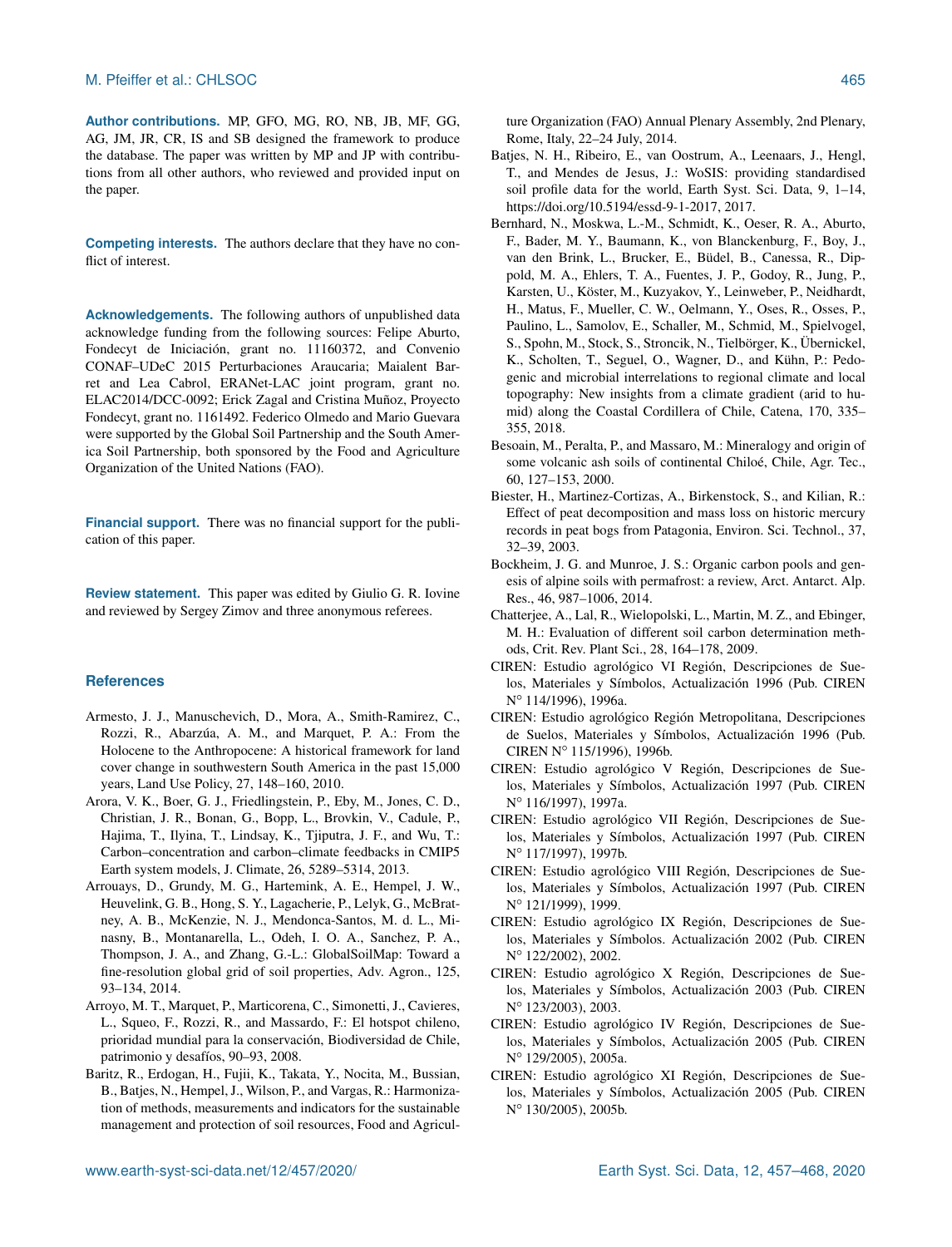- CIREN: Estudio agrológico III Región, Descripciones de Suelos, Materiales y Símbolos, Actualización 2007 (Pub. CIREN N ◦ 135/2007), 2007.
- Corradini, F., Meza, F., and Calderón, R.: Trace element content in soil after a sediment-laden flood in northern Chile, J. Soil. Sediment., 17, 2500–2515, 2017.
- Corradini, F., González, N., Casado, F., Rojas, V., and van der Ploeg, M.: Usefulness of an opportunistic data analysis approach to evaluate if environmental regulations aim at relevant applications, Geoderma, 351, 261–269, https://doi.org[/10.1016/j.geoderma.2019.05.007,](https://doi.org/10.1016/j.geoderma.2019.05.007) 2019.
- Curaqueo, G., Acevedo, E., Cornejo, P., Seguel, A., Rubio, R., and Borie, F.: Tillage effect on soil organic matter, mycorrhizal hyphae and aggregates in a mediterranean agroecosystem, Rev. Cienc. Suelo Nutr., 10, 12–21, 2010.
- Curaqueo, G., Barea, J. M., Acevedo, E., Rubio, R., Cornejo, P., and Borie, F.: Effects of different tillage system on arbuscular mycorrhizal fungal propagules and physical properties in a Mediterranean agroecosystem in central Chile, Soil Till. Res., 113, 11– 18, 2011.
- Curaqueo, G., Meier, S., Khan, N., Cea, M., and Navia, R.: Use of biochar on two volcanic soils: effects on soil properties and barley yield, J. Soil Sci. Plant Nut., 14, 911–924, 2014.
- Dai, Y., Shangguan, W., Wei, N., Xin, Q., Yuan, H., Zhang, S., Liu, S., Lu, X., Wang, D., and Yan, F.: A review of the global soil property maps for Earth system models, SOIL, 5, 137–158, https://doi.org/10.5194/soil-5-137-2019, 2019.
- Davidson, E. A. and Janssens, I. A.: Temperature sensitivity of soil carbon decomposition and feedbacks to climate change, Nature, 440, 165–173, 2006.
- Delatorre, J., Pinto, M., and Cardemil, L.: Effects of water stress and high temperature on photosynthetic rates of two species of Prosopis, J. Photochem. Photobio. B, 92, 67–76, 2008.
- Doetterl, S., Stevens, A., Six, J., Merckx, R., Van Oost, K., Casanova, M., Casanova-Katny, A., Muñoz, C., Boudin, M., Zagal Venegas, E., and Boeckx, P.: Soil carbon storage controlled by interactions between geochemistry and climate, Nat. Geosci., 8, 780–783, 2015.
- Duarte-Guardia, S., Peri, P. L., Amelung, W., Sheil, D., Laffan, S. W., Borchard, N., Bird, M. I., Dieleman, W., Pepper, D. A., Zutta, B., Jobbagy, E., Silva, L. C. R., Bonser, S. P., Berhongaray, G., Piñeiro, G., Martinez, M.-J., Cowie, A. L., and Ladd, B.: Better estimates of soil carbon from geographical data: a revised global approach, Mitigation and Adaptation Strategies for Global 30 Change, 1–18, 2018.
- Echeverría, C., Coomes, D., Salas, J., Rey-Benayas, J. M., Lara, A., and Newton, A.: Rapid deforestation and fragmentation of Chilean temperate forests, Biol. Conserv., 130, 481–494, 2006.
- Ehleringer, J. R., Mooney, H. A., Rundel, P. W., Evans, R. D., Palma, B., and Delatorre, J.: Lack of nitrogen cycling in the Atacama Desert, Nature, 359, 316–318, 1992.
- Eswaran, H.: Global carbon stock, Global climate change and pedogenic carbonates, in: Global climate change and pedogenic carbonates, edited by: Lal, R., Kimble, J., Stewart, B. A., and Eswaran, H., CRC Press, Boca Raton, Florida 15–25, 2000.
- Ewing, S., Macalady, J., Warren-Rhodes, K., McKay, C., and Amundson, R.: Changes in the soil C cycle at the arid-hyperarid transition in the Atacama Desert, J. Geophys. Res.-Biogeo., 113, G02S90, https://doi.org[/10.1029/2007JG000495,](https://doi.org/10.1029/2007JG000495) 2008.
- Ewing, S. A., Sutter, B., Owen, J., Nishiizumi, K., Sharp, W., Cliff, S. S., Perry, K., Dietrich, W., McKay, C. P., and Amundson, R.: A threshold in soil formation at Earth's arid–hyperarid transition, Geochim. Cosmochim. Ac., 70, 5293–5322, 2006.
- FAO, Food and Agriculture Organization: Status of the World's Soil Resources (SWSR)–Main Report, Food and Agriculture Organization of the United Nations and Intergovernmental Technical Panel on Soils, Rome, Italy, 648 pp., 2015.
- Filipová, L., Hédl, R., and Covacevich, N.: Variability of soil types in wetland meadows in the south of the Chilean Patagonia, Chil. J. Agr. Res., 70, 266–277, 2010.
- Finstad, K. M., Pfeiffer, M., McNicol, G., Tuite, M., Williford, K., and Amundson, R.: A late Quaternary paleoenvironmental record in sand dunes of the northern Atacama Desert, Chile, Quaternary Res., 90, Volume 90, 127–138, https://doi.org[/10.1017/qua.2018.20,](https://doi.org/10.1017/qua.2018.20) 2018.
- Fuentes, I., Casanova, M., Seguel, O., Nájera, F., and Salazar, O.: Morphophysical pedotransfer functions for groundwater pollution by nitrate leaching in Central Chile, Chil. J. Agr. Res., 74, 340–348, 2014.
- Garreaud, R. D., Vuille, M., Compagnucci, R., and Marengo, J.: Present-day south american climate, Palaeogeogr. Palaeocl., 281, 180–195, 2009.
- Garrido, E. and Matus, F.: Are organo-mineral complexes and allophane content determinant factors for the carbon level in Chilean volcanic soils?, Catena, 92, 106–112, 2012.
- Gerding, V. and Thiers, O.: Caracterización de suelos bajo bosques de Nothofagus betuloides (Mirb) Blume, en Tierra del Fuego, Chile, Rev. Chil. Hist. Nat., 75, 819–833, 2002.
- Hendriks, C., Stoorvogel, J., and Claessens, L.: Exploring the challenges with soil data in regional land use analysis, Agr. Syst., 144, 9–21, 2016.
- Hengl, T., de Jesus, J. M., MacMillan, R. A., Batjes, N. H., Heuvelink, G. B., Ribeiro, E., Samuel-Rosa, A., Kempen, B., Leenaars, J. G., Walsh, M. G., and Ruiperez Gonzalez, M.: SoilGrids1km – global soil information based on automated mapping, PloS one, 9, e105992, https://doi.org[/10.1371/journal.pone.010599,](https://doi.org/10.1371/journal.pone.010599) 2014.
- Hepp, C. and Stolpe, N.: Caracterización y Propiedades de los Suelos de la Patagonia Occidental (Aysén), Coyhaique, Chile, 2014 (INIA Pub N 298), 161 pp., 2014.
- Holdgate, M.: Vegetation and soils in the south Chilean islands, J. Ecol., 49, 559–580, 1961.
- Jones, C., McConnell, C., Coleman, K., Cox, P., Falloon, P., Jenkinson, D., and Powlson, D.: Global climate change and soil carbon stocks; predictions from two contrasting models for the turnover of organic carbon in soil, Glob. Change Biol., 11, 154–166, 2005.
- Jones, P. G. and Thornton, P. K.: Representative soil profiles for the Harmonized World Soil Database at different spatial resolutions for 25 agricultural modelling applications, Agr. Syst., 139, 93– 99, 2015.
- Kirberg, D.: Estabilización de cárcavas con enmiendas orgánicas en la Región de Coquimbo, Master Thesis, Universidad de Chile, Santiago, 82 pp., 2014.
- Kumar, S., Ghotekar, Y. S., and Dadhwal, V. K.: C-equivalent correction factor for soil organic carbon inventory by wet oxidation, dry combustion and loss on ignition methods in Himalayan region, J. Earth Syst. Sci., 128, 62, https://doi.org[/10.1007/s12040-](https://doi.org/10.1007/s12040-019-1086-9) [019-1086-9,](https://doi.org/10.1007/s12040-019-1086-9) 2019.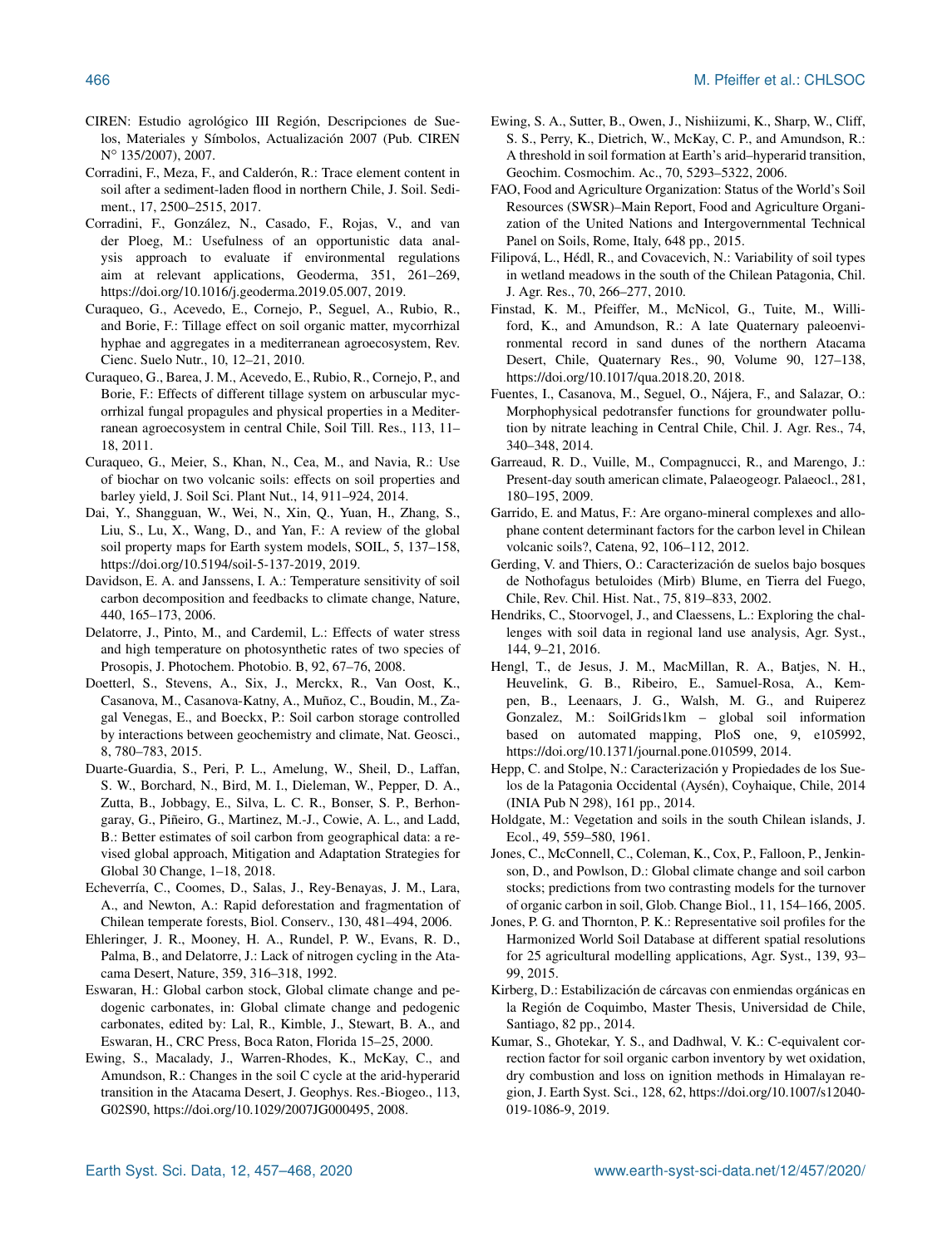# M. Pfeiffer et al.: CHLSOC 467

- Loisel, J. and Yu, Z.: Holocene peatland carbon dynamics in Patagonia, Quaternary Sci. Rev., 69, 125–141, 2013.
- Luebert, F. and Pliscoff, P.: Sinopsis bioclimática y vegetacional de Chile, Editorial Universitaria, 2006.
- Luo, Y., Ahlström, A., Allison, S. D., Batjes, N. H., Brovkin, V., Carvalhais, N., Chappell, A., Ciais, P., Davidson, E. A., Finzi, A., Georgiou, K., Guenet, B., Hararuk, O., Harden, J. W., He, Y., Hopkins, F., Jiang, L., Koven, C., Jackson, R. B., Jones, C. D., Lara, M. J., Liang, J., McGuire, A. D., Parton, W., Peng, C., Randerson, J. T., Salazar, A., Sierra, C. A., Smith, M. J., Tian, H., Todd-Brown, K. E. O., Torn, M., van Groenigen, K. J., Wang, Y. P., West, T. O., Wei, Y., Wieder, W. R., Xia, J., Xu, X., Xu, X., and Zhou, T.: Toward more realistic projections of soil carbon dynamics by Earth system models, Global Biogeochem. Cy., 30, 40–56, 2016.
- Maire, V., Wright, I. J., Prentice, I. C., Batjes, N. H., Bhaskar, R., van Bodegom, P. M., Cornwell, W. K., Ellsworth, D., Niinemets, Ü., Ordonez, A., Reich, P. B., and Santiago, L. S.: Global effects of soil and climate on leaf photosynthetic traits and rates, Global Ecol. Biogeogr., 24, 706–717, 2015.
- Martínez, I., Brunel, N., Seguel, O., Ovalle, C., and Acevedo, E.: Eficiencia del uso del agua en una rotación avena (Avena sativa)– trigo (Triticum aestivum) en un suelo Alfisol degradado, Tópicos en ciencias agropecuarias, p. 60, 2017.
- McCulloch, R. D. and Davies, S. J.: Late-glacial and Holocene palaeoenvironmental change in the central Strait of Magellan, southern Patagonia, Palaeogeogr. Palaeocl., 173, 143–173, 2001.
- McKay, C. P., Friedmann, E. I., Gómez-Silva, B., Cáceres-Villanueva, L., Andersen, D. T., and Landheim, R.: Temperature and moisture conditions for life in the extreme arid region of the Atacama Desert: four years of observations including the El Nino of 1997–1998, Astrobiology, 3, 393–406, 2003.
- Minasny, B., Berglund, Ö., Connolly, J., Hedley, C., de Vries, F., Gimona, A., Kempen, B., Kidd, D., Lilja, H., Malone, B., McBratney, A., Roudier, P., O'Rourke, S., Rudiyanto, Padarian, J., Poggio, L., ten Caten, A., Thompson, D., Tuve, C., Widyatmanti, W.: Digital mapping of peatlands – A critical review, Earth-Sci. Rev., 196, 102870, https://doi.org[/10.1016/j.earscirev.2019.05.014,](https://doi.org/10.1016/j.earscirev.2019.05.014) 2019.
- Mörchen, R., Lehndorff, E., Diaz, F. A., Moradi, G., Bol, R., Fuentes, B., Klumpp, E., and Amelung, W.: Carbon accrual in the Atacama Desert, Global Planet. Change, 181, 102993, https://doi.org[/10.1016/j.gloplacha.2019.102993,](https://doi.org/10.1016/j.gloplacha.2019.102993) 2019.
- Moreira-Muñoz, A.: Plant geography of Chile, vol. 5, Springer Science & Business Media, 2011.
- Norambuena, P.: Caracterizacion y clasificacion de algunos suelos de la provincia de Parinacota, I Region de Chile, Tesis Ingeniero Agronomo, Universidad de Chile, 2000, 30 pp., 2000.
- Omuto, C., Nachtergaele, F., and Rojas, R. V.: State of the Art Report on Global and regional Soil Information: Where are we? Where to go?, Food and Agriculture Organization of the United Nations Rome, 2013.
- Padarian, J., Pérez-Quezada, J., and Seguel, O.: Modelling the distribution of organic carbon in the soils of Chile, in: Proceeding of the fifth global workshop on digital soil mapping, Digital Soil assessments and beyond, Sydney, 329–333, 2012.
- Padarian, J., Minasny, B., and McBratney, A.: Chile and the Chilean soil grid: a contribution to GlobalSoilMap, Geoderma Regional, 9, 17–28, 2017.
- Panichini, M., Matus, F., Mora, M., Godoy, R., Bolan, N., Rumpel, C., and Borie, F.: Carbon distribution in top-and subsoil horizons of two contrasting Andisols under pasture or forest, Eur. J. Soil Sci., 63, 616–624, 2012.
- Panichini, M., Neculman, R., Godoy, R., Arancibia-Miranda, N., and Matus, F.: Understanding carbon storage in volcanic soils under selectively logged temperate rainforests, Geoderma, 302, 76–88, 2017.
- Pfeiffer, M., Aburto, F., Le Roux, J. P., Kemnitz, H., Sedov, S., Solleiro-Rebolledo, E., and Seguel, O.: Development of a Pleistocene calcrete over a sequence of marine terraces at Tongoy (north-central Chile) and its paleoenvironmental implications, Catena, 97, 104–118, 2012.
- Pfeiffer, M., Latorre, C., Gayo, E., and Amundson, R.: Rare calcium chloride–rich soil and implications for the existence of liquid water in a hyperarid environment, Geology, 47, 163–166, https://doi.org[/10.1130/G45642.1,](https://doi.org/10.1130/G45642.1) 2019a.
- Pfeiffer, M., Padarian, J., Osorio, R., Bustamante, N., Olmedo, G., Guevara, M., Aburto, F., Antilen, M., Araya, E., Arellano, E., Barret, M., Barrera, J., Boeckx, P., Briceño, M., Bunning, S., Cabrol, L., Casanova, M., Cornejo, Pablo, C. F., Curaqueo, G., Doetterl, S., Duran, P., Escudey, M., Espinoza, A., Francke, S., Fuentes, J. P., Fuentes, M., Gajardo, G., García, R., Gallaud, A., Galleguillos, M., Gomez, A., Hidalgo, M., Ivelic-Sáez, J., Mashalaba, L., Matus, F., Mora, M., Mora, J., Muñoz, C., Norambuena, P., Olivera, C., Ovalle, C., Panichini, M., Pauchard, A., Perez-Quezada, J., Radic, S., Ramirez, J., Riveras, N., Ruiz, G., Salazar, O., Salgado, I., Seguel, O., Sepúlveda, M., Sierra, C., Tapia, Y., Toledo, B., Torrico, J. M., Valle, S., Vargas, R., Wolff, M., and Zagal, E.: CHLSOC: The Chilean Soil Organic Carbon database, https://doi.org[/10.17605/OSF.IO/NMYS3,](https://doi.org/10.17605/OSF.IO/NMYS3) 2019b.
- Pliscoff, P. and Fuentes-Castillo, T.: Representativeness of terrestrial ecosystems in Chile's protected area system, Environ. Conserv., 38, 303–311, 2011.
- Quade, J., Rech, J. A., Latorre, C., Betancourt, J. L., Gleeson, E., and Kalin, M. T.: Soils at the hyperarid margin: the isotopic composition of soil carbonate from the Atacama Desert, Northern Chile, Geochim. Cosmochim. Ac., 71, 3772–3795, 2007.
- Radic, S., Fernandez, A., Opazo, S., McAdam, J., and Ivelic, J.: Soil bulk density from grasslands in the Magallanes Region, Chile, in: 10th International Conference of Agrophysics, Book of Abstract, Lublin, Poland, p. 105, 2013.
- Reyes Rojas, L. A., Adhikari, K., and Ventura, S. J.: Projecting Soil Organic Carbon Distribution in Central Chile under Future Climate Scenarios, J. Environ. Qual., 2018.
- Sadzawka, A., Carrasco, M., Grez, R., Mora, M., Flores, H., and Neaman, A.: Métodos de análisis recomendados para los suelos chilenos, Comisión de Normalización y Acreditación, Sociedad Chilena de la Ciencia del Suelo, Santiago, Chile, p. 150, 2006.
- Sarmiento, J. L. and Gruber, N.: Sinks for anthropogenic carbon, Phys. Today, 55, 30–36, 2002.
- Schuller, P., Bunzl, K., Voigt, G., Ellies, A., and Castillo, A.: Global fallout  $137Cs$  accumulation and vertical migration in selected soils from South Patagonia, J. Environ. Radioactiv., 71, 43–60, 2004.
- Schulz, J. J., Cayuela, L., Echeverria, C., Salas, J., and Benayas, J. M. R.: Monitoring land cover change of the dryland forest landscape of Central Chile (1975–2008), Appl. Geogr., 30, 436–447, 2010.